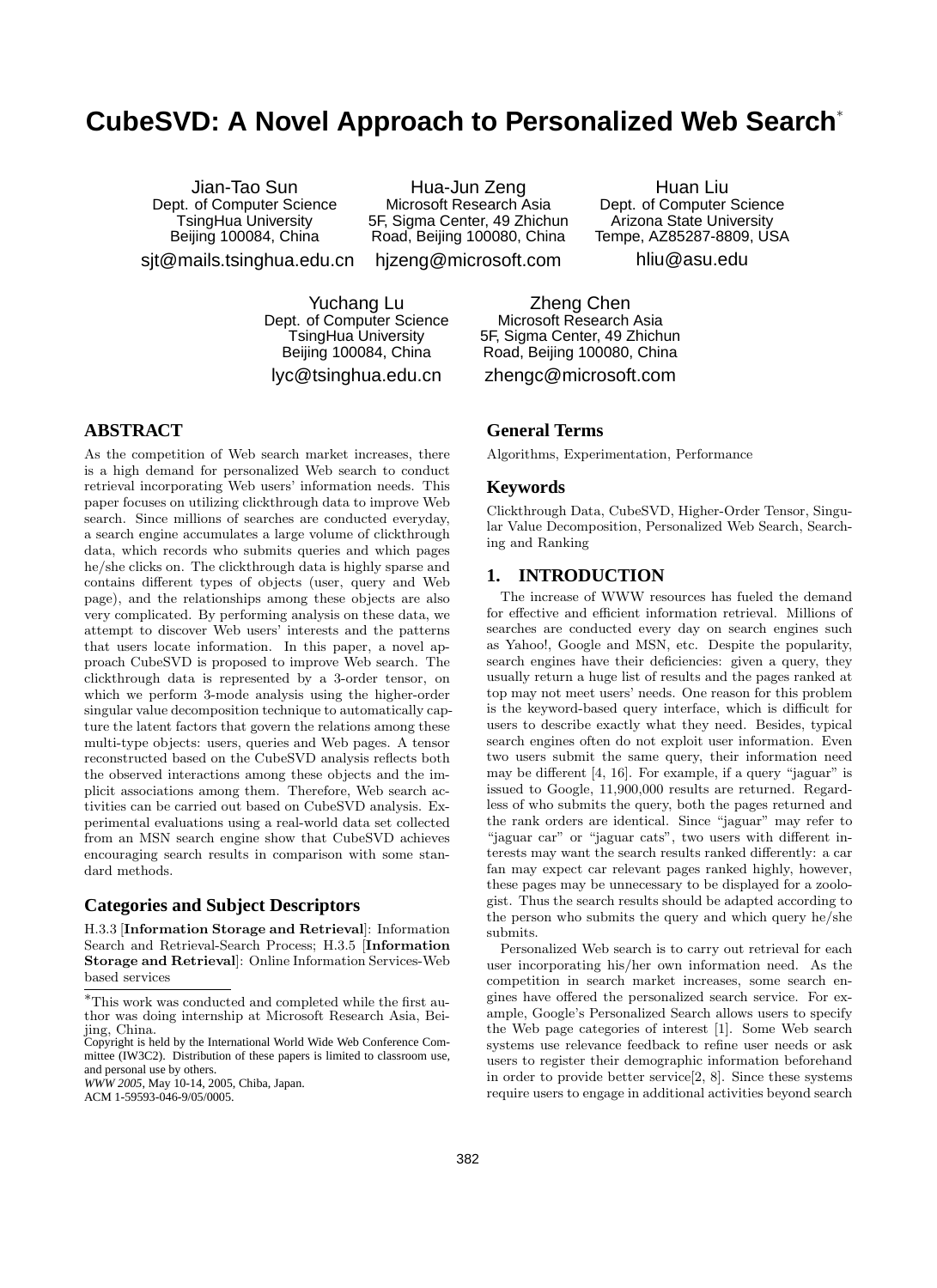to specify/modify their preferences manually, approaches that are able to implicitly capture users' information needs should be developed.

This paper focuses on utilizing clickthrough data to improve Web search. Consider the typical search scenario: a user submits a query to a search engine, the search engine returns a list of ranked Web pages, then the user clicks on the pages of interest. After a period of usage, the server side will accumulate a collection of clickthrough data, which records the search history of Web users. The data objects contained in the clickthrough data are of different types: user, query and Web page, furthermore, relationships among these objects are complicated [25]. For example, users with similar information needs may visit pages of similar topic even they submit different queries; users with dissimilar needs may visit different pages even they submit the same query, as the "jaguar" example indicates. It can be assumed that the clickthrough data may reflect Web users' interests and may contain patterns that users found their information [13, 14]. By performing analysis on the clickthrough data, we attempt to discover the latent factors that govern the associations among these multi-type objects. Consequently, Web pages can be recommended according to the associations captured.

Here we clarify some characteristics specific to personalized Web search based on clickthrough data analysis. This task is related to recommender systems which have been extensively studied [3, 6, 11, 21]. While most recommendation algorithms like Collaborative Filtering (CF) are applied to two-way data containing user preferences over items, the clickthrough data analysis deals with three-way data. As far as we know, previous literature on recommendation contains few studies on data of this kind. The three-way clickthrough data imposes at least two challenges:

1) The relations among user, query and Web page are complicated. There exist intra-relations among objects of the same type, as well as inter-relations among objects of different type [25]. For personalized Web search tasks, what we are concerned about are the 3-order relations among them. That is, given a user and a query issued by the user, the purpose is to predict whether and how much the user is interested in a Web page. Therefore, a unified framework is needed to model the multi-type objects and the multi-type relations among them.

2) The three-way data are highly sparse. As we know, most CF algorithms are susceptible to data sparsity [21, 3]. For clickthrough data, the sparseness problem becomes more serious because each user only submits a small number of queries, and only a very small set of Web pages are visited by each user. Latent Semantic Indexing (LSI) [7] has been proved useful to address the data sparseness problem in twoway data recommender systems [20, 21], however, it is still an open problem for the three-way data case.

In order to address the problems mentioned above, we need an approach dealing with the clickthrough data which is three-way and highly sparse. In this paper, we develop a unified framework to model the three types of objects: user, query and Web page. The clickthrough data is represented by a 3-order tensor, on which 3-mode analysis is performed using the Higher-Order Singular Value Decomposition (HOSVD) technique [15]. Because our tensor representation is 3-dimensional and our approach is a multilinear extension of the matrix Singular Value Decomposition (SVD), we name it CubeSVD.

The remainder of this paper is organized as follows. Section 2 provides related work. Section 3 gives a brief introduction to SVD and HOSVD techniques. Section 4 describes our proposed CubeSVD algorithm. Section 5 presents the experimental results and Section 6 offers some concluding remarks and directions for future research.

# **2. RELATED WORK**

In this section we briefly present some of the research literature related to personalized Web search, recommender systems, SVD for recommendation, clickthrough data relevant mining technique and Higher-Order Singular Value Decomposition (HOSVD).

Some previous personalized search techniques, e.g., [2, 16, 19], are mostly based on user profiling. Generally, user profiles are created by asking users to fill out registration forms or to specify the Web page categories of their interests [1]. Users have to modify their preferences by themselves if their interests change. There are also some works on automatic creation of user preferences. In [23], user profiles were updated by accumulating their preferences reflected in the past browsing history. In [16], the user profile was represented by a hierarchical category tree and the corresponding keywords associated with each category. The user profile was automatically learned from the user's search history.

Many current Web search engines focus on hyperlink structures of the Web. For example, Google calculated a universal PageRank vector which reflects the relative importance of each page. Personalized PageRank, which is a modification of global PageRank, was first proposed for personalized Web search in [18]. In [10], "topic sensitive" PageRank was proposed to improve personalized Web search. The authors proposed to compute a set of PageRank vectors which capture the page importance with respect to a particular topic. Since no user's context information is used in this approach, it is difficult to evaluate whether the results achieved satisfy a user's information need.

Besides search engines, many recommender systems have been developed which recommend movies, music, Web pages, etc. Most recommender systems analyze a matrix containing user preferences over items. Among the algorithms used, Collaborative Filtering (CF) is a group of popular methods [6, 11]. The philosophy behind CF is to recommend items based on preferences of similar users. That is, if a group of users share similar interests, the items preferred by one user can be recommended to others of the group. Since neighborhood formation requires sufficient amounts of training data, CF is sensitive to data sparsity [21, 3]. In order to address this issue, Latent Semantic Indexing (LSI) was applied to recommender systems and promising results were achieved [20, 21]. LSI was based on truncated singular valued decomposition and has also been successfully used in information retrieval (IR) community [7]. In [21], the authors use LSI for two recommendation tasks: to predict the likeliness of a product preferred by a customer; and to generate a list of top-N recommendations. LSI was also studied in [22] for collaborative filtering applications.

Web usage mining techniques have achieved great success in various application areas [13, 14, 17]. As far as we know, there was seldom works on incorporating three-way clickthrough data for personalized Web search. An exception is [3], which extended Hofmann's aspect model to incorporate three-way co-occurrence data for recommendation problem.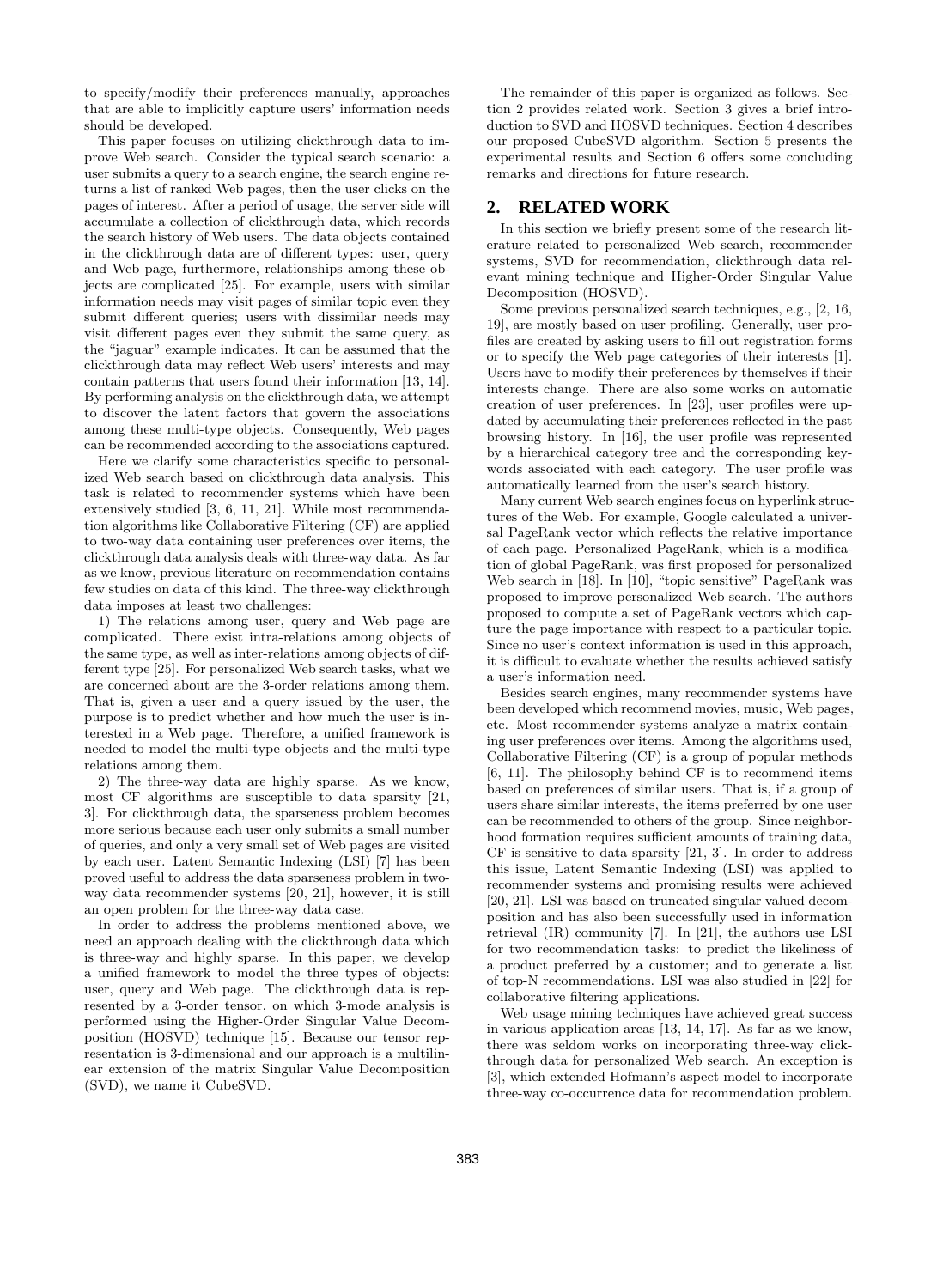

Figure 1: Visualization of matrix SVD

However, it was not used for Web search application. The technique introduced in [14] uses clickthrough data in order to improve the quality of Web search. The author uses the relative preferences between Web pages and learns the retrieval functions. In [25], the authors also examine the interrelated data objects of clickthrough data and put forward a reinforcement clustering algorithm to cluster these multi-type objects.

The higher-order singular value decomposition technique was proposed in [15]. It is a generalization of singular value decomposition and has been successfully applied for computer vision problems in [24]. We propose to use the HOSVD technique for personalized Web search in this paper.

## **3. SVD AND HOSVD**

Since our CubeSVD approach is based on HOSVD technique, which is a generalization of matrix SVD, we first briefly review matrix SVD and then introduce tensor and the HOSVD technique. In this paper, tensors are denoted by calligraphic upper-case letters  $(A, \mathcal{B} \cdots)$ , matrices by uppercase letters  $(A, B \cdots)$ , scalars by lower case letters  $(a, b \cdots)$ , vectors by bold lower case letters  $(a, b \cdots)$ .

## **3.1 Matrix SVD**

The SVD of a matrix is visualized in Figure 1. For a  $I_1 \times I_2$  matrix F, it can be written as the product:

$$
F = U^{(1)} \cdot S \cdot U^{(2)} \tag{1}
$$

where  $U^{(1)} = (\mathbf{u_1^{(1)}u_2^{(1)}} \cdots \mathbf{u_{I_1}^{(1)}})$  and  $U^{(2)} = (\mathbf{u_1^{(2)}u_2^{(2)}} \cdots \mathbf{u_{I_2}^{(2)}})$ are the matrices of the left and right singular vectors. The column vectors  $\mathbf{u_i^{(1)}}, 1 \leq i \leq I_1$  and  $\mathbf{u_j^{(2)}}, 1 \leq j \leq I_2$  are orthogonal.  $S = diag(\sigma_1, \sigma_2, \cdots, \sigma_{min(I_1, I_2)})$  is the diagonal matrix of singular values which satisfy  $\sigma_1 \ge \sigma_2 \ge \cdots \ge$  $\sigma_{min(I1,I2)} \geq 0$ . By setting the smallest  $(min\overline{I_1,I_2} - k)$ singular values in  $S$  to zero, the matrix  $F$  is approximated with a rank- $k$  matrix and this approximation is best measured in reconstruction error. Theoretical details on matrix SVD can be found in [9].

#### **3.2 Tensor and HOSVD**

A tensor is a higher order generalization of a vector (first order tensor) and a matrix (second order tensor). Higherorder tensors are also called multidimensional matrices or multi-way arrays. The order of a tensor  $A \in R^{I_1 \times I_2 \times \cdots \times I_N}$ is N. Elements of A are denoted as  $a_{i_1\cdots i_n\cdots i_N}$  where  $1 \leq$  $i_n \leq I_n$ . In tensor terminology, matrix column vectors are referred to as mode-1 vectors and row vectors as mode-2 vectors. The mode-n vectors of an  $N$ -th order tensor  $A$ are the  $I_n$ -dimensional vectors obtained from A by varying the index  $i_n$  and keeping the other indices fixed, that is the column vectors of *n*-mode matrix unfolding  $A_{(n)} \in$  $R^{I_n \times (I_1 I_2 \cdots I_{n-1} I_{n+1} \cdots I_N)}$  of tensor A. See [15] for details on matrix unfoldings of a tensor.



Figure 2: Visualization of a 3-order Singular Value Decomposition

The *n*-mode product of a tensor  $A \in R^{I_1 \times I_2 \times \cdots \times I_N}$  by a matrix  $M \in R^{\overline{J_n} \times I_n}$  is an  $I_1 \times I_2 \times \cdots \times I_{n-1} \times \overline{J_n} \times I_{n+1} \times$  $\cdots \times I_N$ -tensor of which the entries are given by

$$
(\mathcal{A} \times_n M)_{i_1 \cdots i_{n-1} j_n i_{n+1} \cdots i_N} = \sum_{i_n} a_{i_1 \cdots i_{n-1} i_n i_{n+1} \cdots i_N} m_{j_n i_n}
$$
\n(2)

Note that the  $n$ -mode product of a tensor and a matrix is a generalization of the product of two matrices. It can be expressed in terms of matrix unfolding:

$$
B_{(n)} = MA_{(n)}\tag{3}
$$

where  $B_{(n)}$  is the *n*-mode unfolding of tensor  $\mathcal{B} = \mathcal{A} \times_n M$ . In terms of  $n$ -mode products, the matrix SVD can be rewritten as  $F = S \times_1 V^{(1)} \times_2 V^{(2)}$ . By extension, HOSVD is a generalization of matrix SVD: every  $I_1 \times I_2 \times \cdots \times I_N$ tensor  $A$  can be written as the *n*-mode product [15]:

$$
\mathcal{A} = \mathcal{S} \times_1 V_1 \times_2 V_2 \cdots \times_N V_N \tag{4}
$$

as illustrated in Figure 2 for  $N = 3$ .  $V_n$  contains the orthonormal vectors (called n-mode singular vectors) spanning the column space of the matrix  $A_{(n)}$  (*n*-mode matrix unfolding of tensor  $A$ ). S is called core tensor. Instead of being pseudodiagonal (nonzero elements only occur when the indices satisfy  $i_1 = i_2 = \cdots = i_N$ , S has the property of all-orthogonality. That is, two subtensors  $S_{i_n=\alpha}$  and  $\mathcal{S}_{i_n=\beta}$  are orthogonal for all possible values of n,  $\alpha$  and  $\beta$ subject to  $\alpha \neq \beta$ . At the same time, the Frobenius-norms  $\sigma_i^n = ||S_{i_n=i}||$  are *n*-mode singular values of A and are in decreasing order:  $\sigma_1^n \geq \sigma_2^n \geq \cdots \geq \sigma_{I_n}^n \geq 0$ <sup>1</sup> S is in general a full tensor and governs the interactions among  $V_n$ .

#### **4. CUBESVD BASED WEB SEARCH**

When using a search engine to find information: a user $(u)$ submits a query $(q)$ , the search engine returns a list of URLs and the corresponding descriptions of the target Web pages, then the user clicks on the pages $(p)$  of interest. After some time of usage, the search engine accumulates a collection of clickthrough data, which can be represented by a set of triplets  $\langle u, q, p \rangle$ . From the clickthrough data, we can construct a 3-order tensor  $A \in R^{U \times Q \times P}$ , where  $U, Q, P$  are sets

<sup>&</sup>lt;sup>1</sup>The Frobenius-norm of a tensor A is defined as  $||A|| =$  $\langle A, A \rangle$ . And the scalar product  $\langle A, B \rangle$  of two tensors  $A, B$  $\bigvee_i \langle A, A \rangle$ . And the scalar product  $\langle A, B \rangle$  of two tensors  $A, B$ <br>is defined as  $\langle A, B \rangle = \sum_{i_1} \sum_{i_2} \cdots \sum_{i_N} a_{i_1 i_2 \cdots i_N} \cdot b_{i_1 i_2 \cdots i_N}$ .  $S_{i_n=i}$  is the subtensor of  $\tilde{S}$  obtained by fixing the *n*th index of  $S$  to *i*. More details are referred to [15].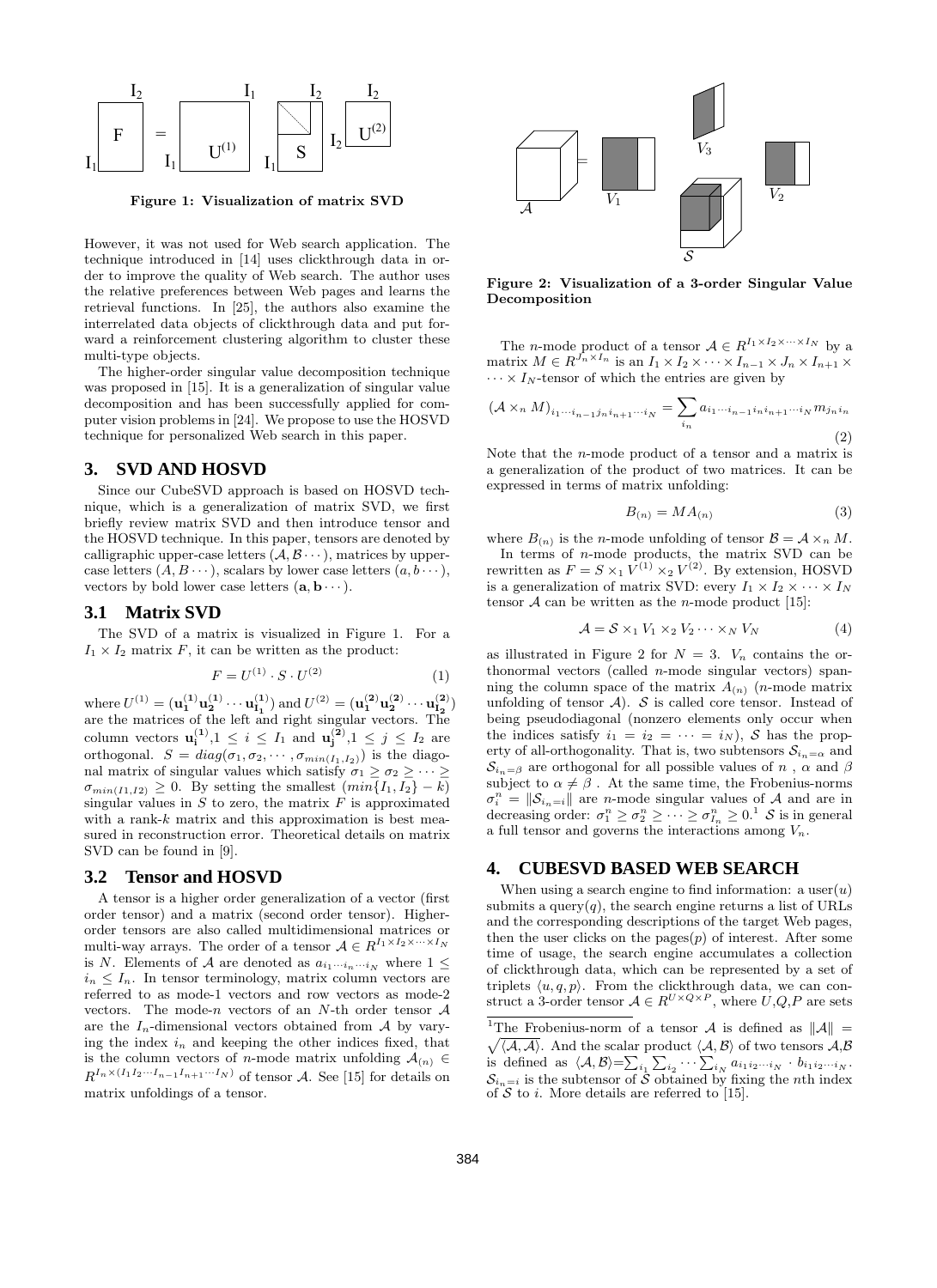Table 1: Details of the Web Pages Used in the Toy Problem

| Page           | URL                                                 | Title                            |
|----------------|-----------------------------------------------------|----------------------------------|
| $p_1$          | http://www.bmw.com                                  | <b>BMW</b> International Website |
| $p_2$          | http://www.audiusa.com                              | Audiusa.com Home Page            |
| pз             | http://www.jaguarusa.com/us/en/home.htm             | Jaguar Cars                      |
| p <sub>4</sub> | $http://dspace.dial.pipex.com/agarman/bco/ver4.htm$ | Big Cats Online Home             |

1. Construct tensor A from the clickthrough data. Suppose the numbers of user, query and Web page are m, n, k respectively, then  $A \in R^{m \times n \times k}$ . Each tensor element measures the preference of a  $\langle user, query \rangle$  pair on a Web page.

2. Calculate the matrix unfolding  $A_u$ ,  $A_q$  and  $A_p$  from tensor  $A$ .  $A_u$  is calculated by varying user index of tensor  $A$  while keeping query and page index fixed.  $A_q$  and  $A_p$  are computed in a similar way. Thus  $A_u$ ,  $A_q$ ,  $A_p$  is a matrix of  $m \times nk$ ,  $n \times mk$ ,  $k \times mn$  respectively.

3. Compute SVD on  $A_u$ ,  $A_q$  and  $A_p$ , set  $V_u$ ,  $V_q$  and  $V_p$ to be the left matrix of the SVD respectively.

4. Select  $m_0 \in [1, m], n_0 \in [1, n]$  and  $k_0 \in [1, k]$ . Remove the right-most  $m - m_0$ ,  $n - n_0$  and  $k - k_0$  columns from  $V_u$ ,  $V_q$  and  $V_p$ , then denote the reduced left matrix by  $W_u$ ,  $W_q$  and  $W_p$  respectively. Calculate the core tensor as follows:

$$
S = A \times_1 W_u^T \times_2 W_q^T \times_3 W_p^T
$$
 (5)

5. Reconstruct the original tensor by:

$$
\hat{\mathcal{A}} = \mathcal{S} \times_1 V_u \times_2 V_q \times_3 V_p \tag{6}
$$

Figure 3: Outline of the CubeSVD algorithm.

of users, queries and pages respectively. Each element of tensor A measures the preference of  $\langle u, q \rangle$  pair on page p. In the simplest case, the co-occurrence frequency of  $u, q$ and p can be used. In this paper, we also tried several other approaches to measure the preference. After tensor A is constructed, the CubeSVD algorithm can be applied on it.

## **4.1 CubeSVD Algorithm**

Our CubeSVD approach is to apply HOSVD on the 3 order tensor constructed from the clickthrough data. In accordance with the HOSVD technique introduced in Section 3.2, the CubeSVD algorithm is given in Figure 3:

the input is the clickthrough data, the output is the reconstructed tensor  $\mathcal{A}$ .  $\mathcal{A}$  measures the associations among the users, queries and Web pages. The elements of  $\hat{\mathcal{A}}$  can be represented by a quadruplet  $\langle u, q, p, w \rangle$ , where w measures the likeliness that user u will visit page  $p$  when u submits query  $q$ . Therefore, Web pages can be recommended to  $u$ according to their weights associated with  $\langle u, q \rangle$  pair.

## **4.2 A Toy Problem Example**

In this subsection, in order to illustrate how our approach works, we apply the CubeSVD algorithm to a toy problem. As illustrated in Figure 4, 4 users issued 4 different queries ("bmw", "audi", "jaguar", "big cat") and clicked on 4 Web pages. In Figure 4, the arrow line between a user and a query represents the user issued the corresponding query. The line between a query and a page indicates the user clicked on



Figure 4: Clickthrough data of the toy problem.

the page after he/she issued the query. The numbers on the arrow line gives the correspondence between the three types of objects. For example, user  $u_1$  issued query "bmw" and then clicked on page  $p_1$ . The users performed seven clicks on the 4 pages in this toy problem. The URLs and titles of the pages visited are given in Table 1. Query "jaguar" may refer to "jaguar car" or "jaguar cats". From Table 1, we can find that  $p_1$ ,  $p_2$  and  $p_3$  are Web pages on "cars", page  $p_4$  is related to "cats". From Figure 4, we can see that user  $u_1$ and  $u_2$  have common interests on cars, while user  $u_3$  and  $u_4$ are interested in big cat animals.

A 3-order tensor  $A(4\times4\times4)$  can be constructed from the clickthrough data. For simplicity, we assume there are no duplicate page visits. That is, if a user issues a query and then clicks on a Web page, the user only clicks on the page once. We use the co-occurence frequency of user, query and page as the elements of tensor  $A$ , which are given in Table 2. After performing the CubeSVD analysis, we can get the reconstructed tensor  $\hat{\mathcal{A}}$ . Table 3 gives the output of the CubeSVD algorithm, as illustrated in Figure 5. In Table 3, the rows in italic font represents that this link relation does not exist in the original clickthrough data.

As given in Table 3 and Figure 5, the output of the Cube-SVD algorithm for this toy problem is interesting: new associations among these objects come out. From the original clickthrough data (Figure 4), we can find that neither user  $u_1$  nor  $u_4$  issued query  $q_3$ . There is also no direct indication on which pages to recommend if either of the two users submits query  $q_3$ , because query  $q_3$  is ambiguous. According to the algorithm outputs given in Table 3, the element of  $\hat{\mathcal{A}}$ associated with  $\langle u_1, q_3, p_3 \rangle$  is 0.354 and elements associated with other pages are zero. Thus if  $u_1$  issues query  $q_3$ , then  $u_1$  is likely to visit page  $p_3$  (arrow line 9). Similarly, if user  $u_4$  submits query  $q_3$ , then  $u_4$  is likely to visit  $p_4$  (arrow line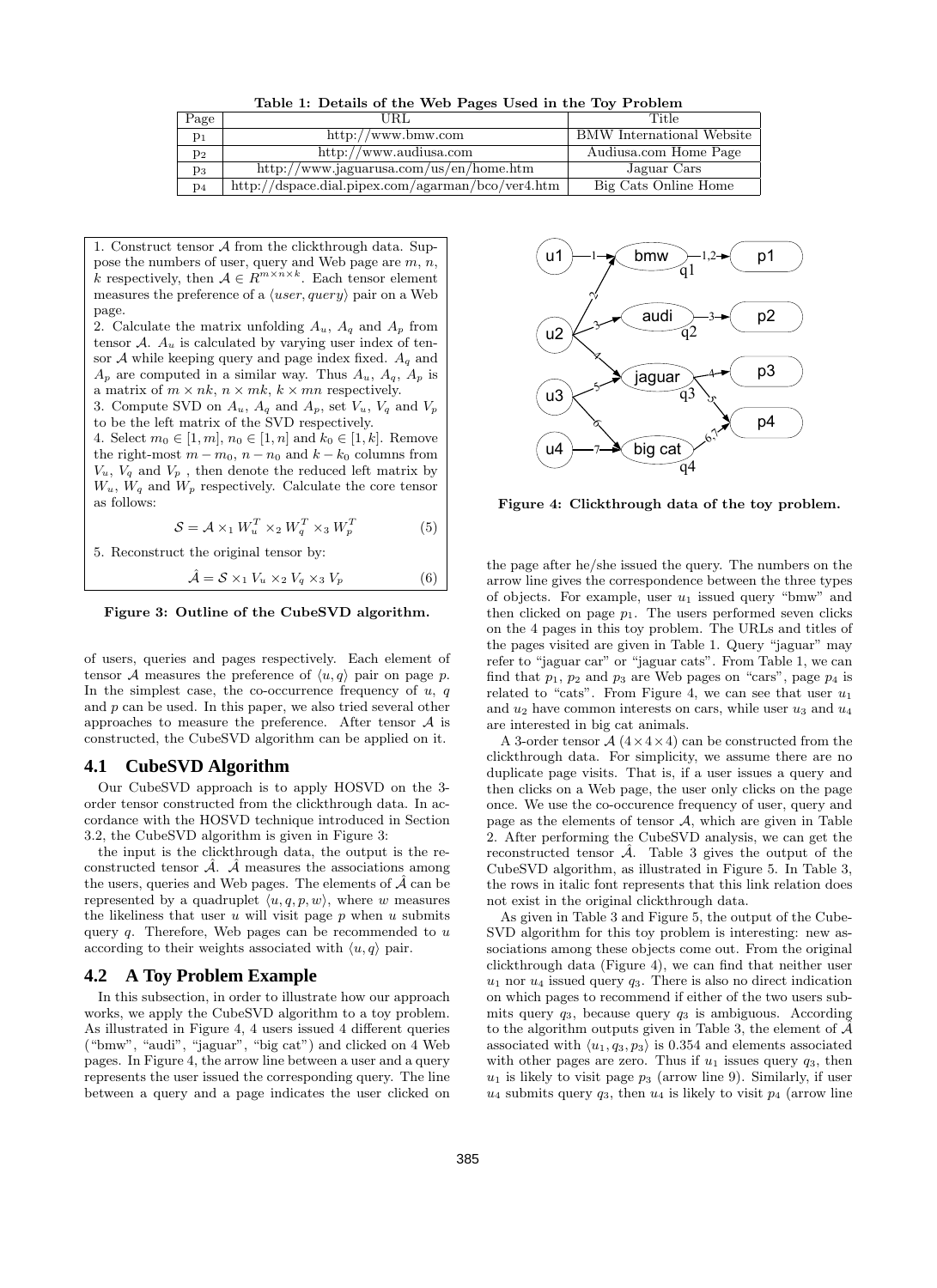| Arrow Line | User  | Query | Page           | Weight |
|------------|-------|-------|----------------|--------|
|            | $u_1$ | $q_1$ | $p_1$          |        |
| 2          | $u_2$ | $q_1$ | $p_1$          |        |
| 3          | $u_2$ | $q_2$ | p <sub>2</sub> |        |
|            | $u_2$ | $q_3$ | $p_3$          |        |
| 5          | u3    | $q_3$ | p <sub>4</sub> |        |
|            | u3    | $q_4$ | p <sub>4</sub> |        |
|            | $u_4$ | $q_4$ | p <sub>4</sub> |        |

Table 2: Tensor Constructed from the Clickthrough Data of the Toy Problem

Table 3: Output of CubeSVD Algorithm on the Toy Problem

| Arrow Line     | User           | Query | Page           | Weight  |
|----------------|----------------|-------|----------------|---------|
|                | u1             | $q_1$ | $p_1$          | $0.5\,$ |
| $\overline{2}$ | u <sub>2</sub> | $q_1$ | $p_1$          | 1.207   |
| 3              | u <sub>2</sub> | $q_2$ | p <sub>2</sub> | 0.853   |
| 4              | u <sub>2</sub> | $q_3$ | Pз             | 0.853   |
| 5              | $u_3$          | $q_3$ | p <sub>4</sub> | 0.723   |
| 6              | $u_3$          | $q_4$ | p <sub>4</sub> | 1.171   |
| 7              | $\mathrm{u}_4$ | $q_4$ | p <sub>4</sub> | 0.723   |
| 8              | $u_1$          | $q_2$ | $p_2$          | 0.354   |
| 9              | $u_1$          | $q_3$ | $p_3$          | 0.354   |
| 10             | $u_4$          | $q_3$ | $p_4$          | 0.447   |

10). The results are reasonable since  $u_1$  is concerned about cars rather than big cat animals, while  $u_4$  is opposite. Even the two users have not issued query  $q_3$ , our algorithm can still recommend Web pages by analyzing the clickthrough data. That is, the CubeSVD approach is able to capture the latent associations among the multi-type data objects: user, query and Web page. The associations can then be used to improve the Web search accordingly.

#### **4.3 Dimension Selection**

The latent associations among the three types of objects captured by CubeSVD are stored in the reconstructed tensor  $\hat{\mathcal{A}}$ . From step 5 of the CubeSVD algorithm in Figure 3, we



Figure 5: Illustration of the CubeSVD algorithm output for the toy problem given in Figure 4.

know tensor  $\mathcal A$  is constructed by the product of the core tensor  $S$  and the left matrix  $V_u$ ,  $V_q$  and  $V_p$  and the dimensions of S are selected in step 4. Since the core tensor S governs the interactions among user, query and Web page objects, the determination of core tensor dimensionality may play an important role in the result of the algorithm. This is further verified by our experiments in Section 5.

Recall in the two-dimensional case [7], LSI computes a low rank approximation of the original term-by-document matrix to capture the semantic concepts of a document set. The resulted matrix is calculated by truncated SVD as Figure 1 indicates. Previous experiments indicate that the number of singular values kept in the diagonal matrix  $S$  is crucial for LSI's performance [12]. And how to determine the dimension is still an ongoing research problem.

For the CubeSVD approach, determination of the core tensor's dimensions seems more difficult than LSI. Because for LSI, the term-by-document matrix is two dimensional, thus only one parameter (the number of nonzero singular values) needs to be decided. For CubeSVD, there are three dimensional parameters to be determined. According to the CubeSVD algorithm in Figure 3, the core tensor  $S$  is calculated from the product of tensor A by  $W'_u$ ,  $W'_q$  and  $W'_p$ . Therefore how many columns of  $V_u$ ,  $V_q$ , and  $V_p$  are kept determines the dimensions of the core tensor  $(m_0 \times n_0 \times k_0)$ . Since the left matrix  $V_u$ ,  $V_q$  and  $V_p$  are calculated by solving SVD problems on the matrix unfolding  $A_u$ ,  $A_q$  and  $A_p$  respectively, in this paper we use an eigenvalue based method to determine the core tensor dimensions empirically.

According to the tensor decomposition property [15]:

$$
\|\mathcal{A} - \hat{\mathcal{A}}\| \le \sum_{i_u = m_0 + 1}^m (\sigma_{i_u}^u)^2 + \sum_{i_q = n_0 + 1}^n (\sigma_{i_q}^q)^2 + \sum_{i_p = k_0 + 1}^k (\sigma_{i_p}^p)^2
$$
(7)

By discarding the smallest n-mode singular values  $\sigma_{m_0+1}^u$ ,  $\cdots$ ,  $\sigma_n^u$ ,  $\sigma_{n_0+1}^q$ ,  $\cdots$ ,  $\sigma_n^q$ ,  $\sigma_{k_0+1}^p$ ,  $\cdots$ ,  $\sigma_k^p$  to zero, we obtain an approximation  $\hat{\mathcal{A}}$  of the original tensor  $\mathcal{A}$ . As discussed in [15], if  $\sigma_{m_0}^u$ ,  $\sigma_{n_0}^q$  and  $\sigma_{k_0}^p$  are much bigger than  $\sigma_{m_0+1}^u$ ,  $\sigma_{n_0+1}^q$ ,  $\sigma_{k_0+1}^k$  respectively, the energy lost is not significant and is bounded as in Equation 7. Based on this property, we use the eigenvalues in the three matrix unfolding SVD problems, i. e., the smallest eigenvalues are discarded, thus reducing the dimensionality of the core tensor to  $\lambda \cdot (m \times n \times k)$ . In this paper,  $\lambda$  is tuned empirically.

# **4.4 Weighting Policy**

In our CubeSVD algorithm, the tensor value measures the preference of a  $\langle user, query \rangle$  pair on a Web page. If the page click frequency is used as tensor value, the algorithm is inclined to biasing towards tensor elements with high frequency. We also try three other weighting approaches:

1) The first is a Boolean model. That is, for each  $\langle user, query \rangle$  pair, if a page is clicked on, then the tensor value associated with the three objects is 1, otherwise 0.

2) The second is by re-weighting of click frequency. We use a method used in IR community. For each clickthrough data triple  $\langle u, q, p \rangle$ , the weight of the corresponding tensor value is a re-weighting of the page click frequency  $f$ :

$$
f' = \log_2\left(1 + f\right) \tag{8}
$$

The log function is used for scaling the page click frequency in order to reduce the impact of highly frequent visits.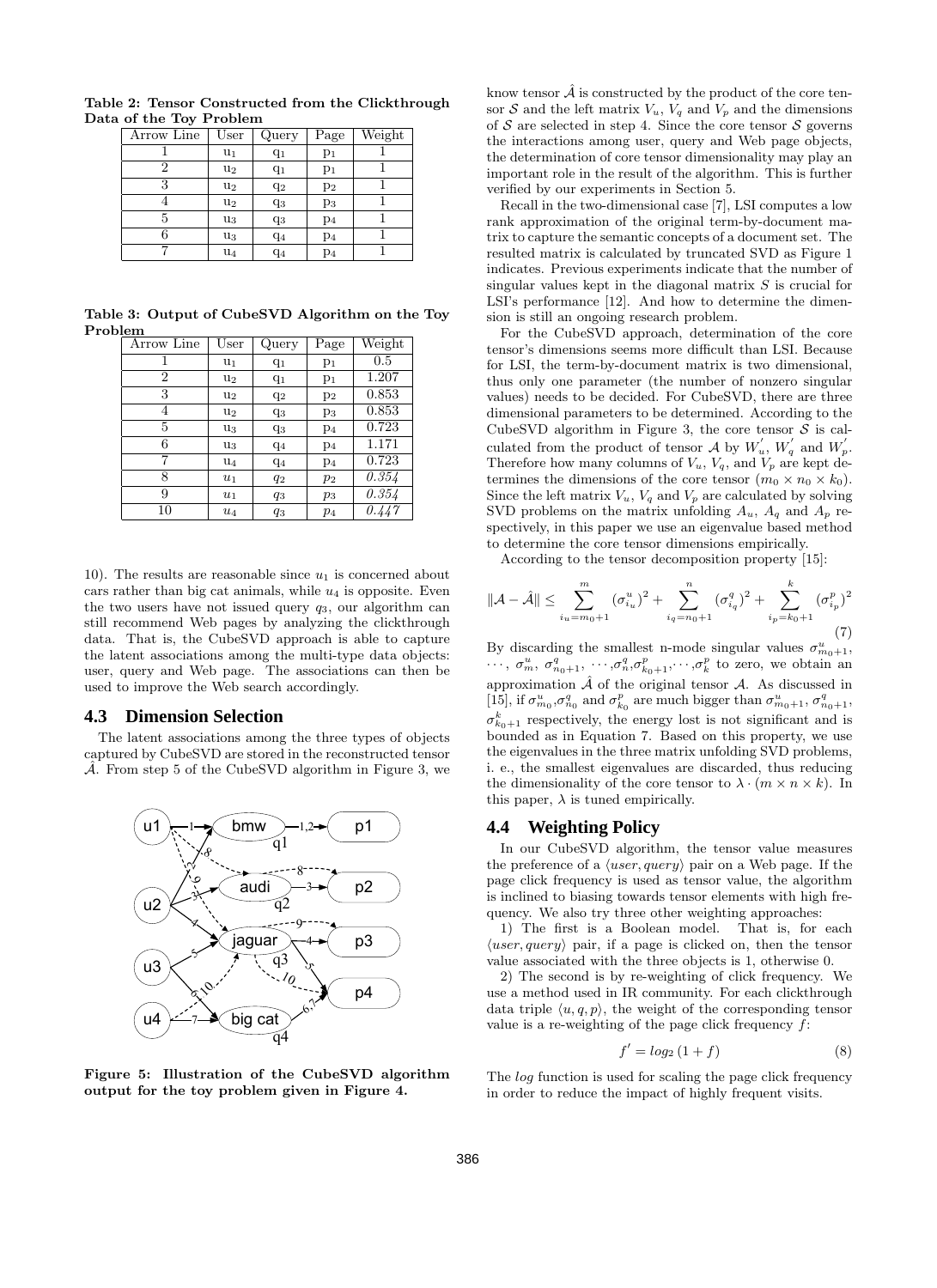3) The third approach is similar with the second one. Here we take into account the *Inverse Document Frequency* (IDF) of a Web page (that is, frequency of a page visited by different users). The intuition is that, if a Web page is visited by most users, then it is not representative for measuring users' interests:

$$
f' = \log_2\left(1 + \frac{f}{f_0}\right) \tag{9}
$$

In Equation 9,  $f_0$  denotes IDF of a Web page.

The above three weighting schemes (denoted by Weight-Boolean, Weight Log Freq, Weight Log Freq IDF respectively), as well as the scheme without weighting (denoted by Weight\_Freq), are all tested in our experiments in Section 5.

## **4.5 Smoothing Scheme**

In the 2-dimensional case, LSI uses the co-occurrence of words and documents to capture the latent semantics of a document set: if two words co-occur frequently, they may be semantically related. In the 3-dimensional case, our Cube-SVD algorithm is applied on the clickthrough data, which contains the co-occurrence of the three types of objects: user, query and Web page. If the link relations among them are scarce, the latent associations may be difficult to capture. Generally, when a user issues a query, she may only visit a very small set of pages of interest, which may lead to a highly sparse tensor. In this work, we employ two smoothing methods to address the sparseness problem and the corresponding results are compared with the one without smoothing.

#### *4.5.1 Constant Based Smoothing*

For pages that a user query pair  $\langle u, q \rangle$  does not visit, the corresponding tensor value is zero. An intuitive and straightforward smoothing method is to replace the zero tensor elements with a small constant  $c(0 \leq c \leq 1)$ . That is, even a page p is not visited by  $\langle u, q \rangle$  according to the clickthrough data, it is assumed that page  $p$  is in general visited by u with a small probability if u issues query q.

#### *4.5.2 Page Similarity Based Smoothing*

The second smoothing method is based on content similarities between Web pages. For each user query pair  $\langle u, q \rangle$ , a set of pages  $S_1$  are visited. For each page  $p \in S_2$  ( $S_2$ ) denotes pages not visited by  $\langle u, q \rangle$ ), an overall similarity between  $p$  and pages  $S_1$  can be calculated and used to replace the corresponding tensor elements:

$$
sim(p, S_1) = \frac{1}{|S_1| \sum_{a \in S_1} s(p, a)}, p \in S_2 \tag{10}
$$

In Equation 10,  $s(p, a)$  measures the similarity between page p and a. Here, each page is represented by a vector of word weight and the similarity between two pages is measured by cosine of the angle between the corresponding vectors:

$$
s(p, a) = \frac{\sum_{j} w_{p_j} \cdot w_{a_j}}{||w_p|| \cdot ||w_a||}
$$
(11)

where  $w_{p_i}$  denotes weight of term j in page p.

The two smoothing techniques, as well as no smoothing, are denoted by Smooth Constant, Smooth Content and Smooth\_None respectively.

# **4.6 Normalization**

For the 2-dimensional case, when LSI is used for information retrieval, normalization scheme has a high impact on the retrieval precision [12]. Since the tensor  $\mathcal A$  is of 3 dimensions, it can be normalized from any dimension and the experiment result may be different. In this work, we compared all the three normalization methods. For example, if the tensor is normalized from the user dimension, then for each user  $u$ , all the tensor values corresponding with  $u$  are devided by a constant and the tensor values sum to 1 after division, that is:

$$
\sum_{1 \le i_q \le n} \sum_{1 \le i_p \le k} a_{i_u i_q i_p} = 1 \tag{12}
$$

Normalization from query or Web page dimension is similar. The three normalization methods are denoted by Normalize\_User, Normalize\_Query, Normalize\_Page respectively. More is discussed in Section 5.4.2.

There is an ordering issue when the techniques discussed in Sections 4.3-4.6 are combined with the CubeSVD algorithm. As discussed in Section 4.1, dimension selection is used in step 4 of the CubeSVD algorithm. Since the weighting, smoothing and normalization techniuqes are used to construct a tensor from the clickthrouth data, they are applied in the first step of CubeSVD. Similar with LSI applied in IR applications, the order of the three kinds of techniques used is: weighting, smoothing and normalization. The weighting technique is first used to assign a value to the tensor elements associated with the  $\langle u, q, p \rangle$  triples which occurred in the clickthrough data. Next, the smoothing techniques are used to replace some empty elements of the tensor. After smoothing is used, normalization is applied in order to regard objects of the same type with equal importance in the tensor construction. For example, if the tensor is normalized from the user dimension, then each user is equally important for tensor construction, even though the number of queries each user issued or the number of pages each user visited may be different. After the weighting, smoothing and normalization techniques are applied, the tensor construction (step 1 in Figure 3) is complete.

## **5. EXPERIMENTS**

In this section, we introduce the experimental data set, our evaluation metrics, and the experiment results.

#### **5.1 Data Set**

A set of MSN clickthrough was collected as our experimental data set. This data set contains about 44.7 million records of 29 days from Dec 6 of 2003 to Jan 3 of 2004. As we collected the clickthrough data, we crawled all Web pages of the ODP (http://dmoz.org/) directory (about 1.3 million). The clickthrough data was split into two parts: a training and a test set. The former comprises of the first two weeks of data collection. The rest of the data is used for testing. For the training data, unique items with same user, query and Web page are grouped into one entry and the frequency is summed up. And we remove the Web pages which occurred in the clickthrough data but not crawled by our crawler. After this processing step, the training data contains 19,644,518 entries having 3,676,296 users, 248,149 pages and 996,090 queries. That is, among the 1.3 million ODP Web pages, 248,149 of them are clicked by Web users in the first 2 weeks. Each user is identified by their IP address.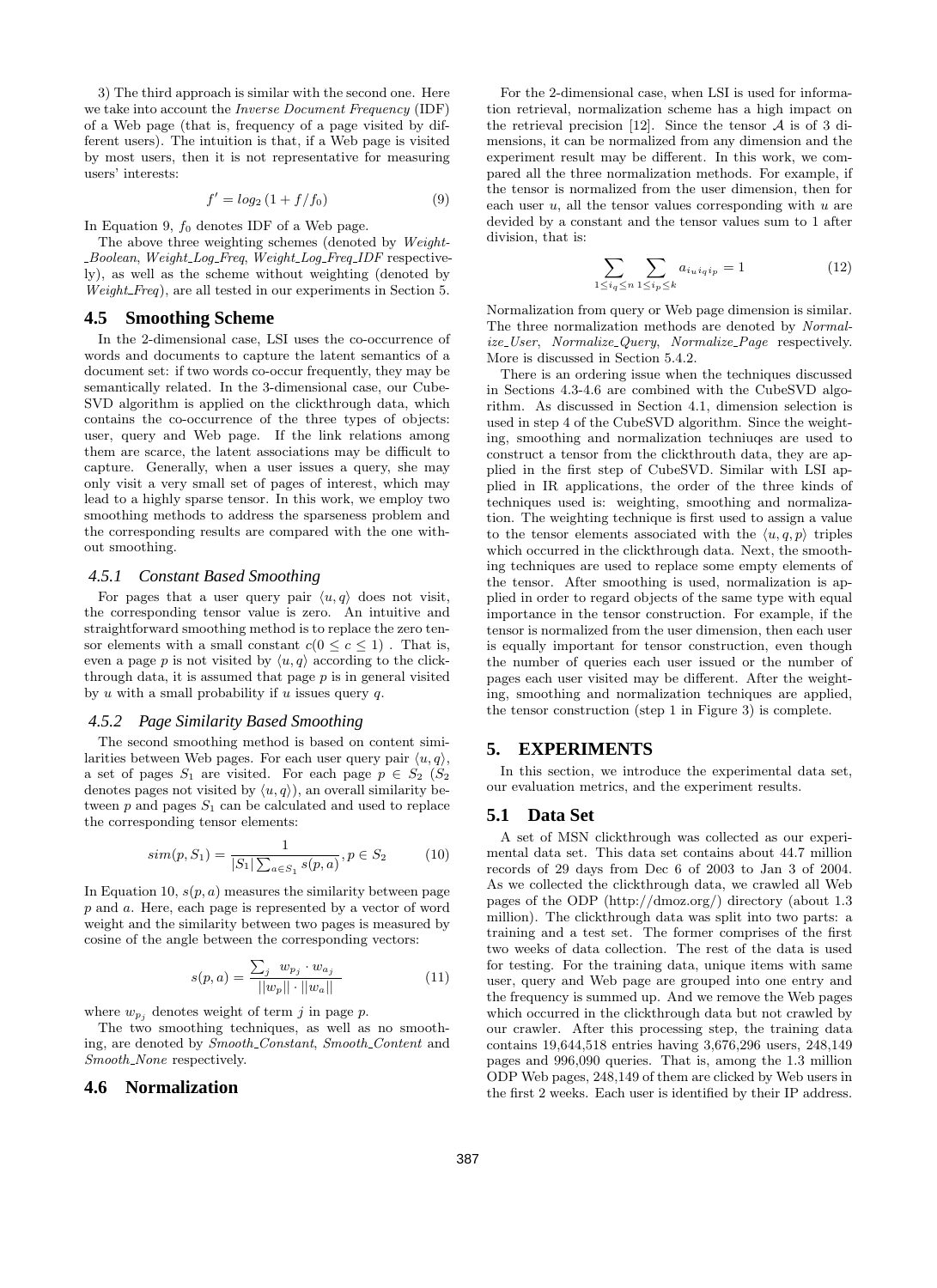

Figure 6: Performance of CubeSVD as the dimensions of the core tensor vary. For the leftmost figure, the user dimension is fixed at 115 and the other two dimensions change. For the middle figure, the query dimension is fixed at 144. For the rightmost figure, the page dimension is fixed at 112.

This is not appropriate sometimes when multi-users share one IP address or user accesses Web by dynamic IPs. In other words, the Web search may be conducted by a group of users. From the training dataset, we randomly select 500 users' clickthrough data and apply our CubeSVD algorithm on it. The noise is reduced by removing the Web pages which were visited by no more than 3 times and users who visited no more than 3 pages. Then we use these users' clickthrough data from the test set to evaluate the search performance. In this work, we do not handle the new queries and new Web pages contained in the test set. The SVDPACKC/las1 software package is used for SVD computation[5].

## **5.2 Baseline Algorithms**

For comparison purpose, we also investigate whether the 3-order associations can be captured by the 2-dimensional SVD approaches. We apply LSI on the  $\langle user, query \rangle$ -bypage matrix and use the reduced rank approximation of the original matrix for Web page prediction [22]. Besides, we also use the Collaborative Filtering algorithm in the experiments. For CF, we apply the memory-based algorithm with the vector similarity measure to form neighbors (Refer to Equation  $(1)$  and  $(3)$  in  $[6]$ ).

## **5.3 Evaluation Measurements**

We evaluate the Web search accuracy of different algorithms using rank scoring metric [6]. The expected utility of a ranked list of items is defined as

$$
R_s = \sum_{j} \frac{\delta(s, j)}{2^{(j-1)/( \alpha - 1)}} \tag{13}
$$

where  $j$  is the rank of a Web page in the list recommended,  $\delta(s, j)$  is 1 if a  $\langle user, query \rangle$  pair s accessed page j in the test set and 0 otherwise, and  $\alpha$  is set to 5 as the author did. The final score reflects the utilities of all  $\langle user, query \rangle$  pairs in the test set:

$$
R = 100 \frac{\sum_{s} R_s}{\sum_{s} R_s^{Max}} \tag{14}
$$

where  $R_s^{Max}$  is the maximum possible utility obtained when all pages that each  $\langle user, query \rangle$  pair has accessed appear at the top of the ranked list.

#### **5.4 Experimental Results**

We implemented all the 4 weighting methods, 3 smoothing schemes and 3 normalization methods discussed in Section 4, which lead to 36 different settings. In this work, we evaluated CubeSVD with all the settings. We also compare CubeSVD with CF and LSI in our experiments.

#### *5.4.1 Influence of the Core Tensor Dimensions*

We first conduct experiments to study the influence of core tensor dimensions on the performance of our Cube-SVD algorithm. When we apply CubeSVD to tensors constructed with different weighting, smoothing and normalization methods, all the results show the search accuracy has high dependency on dimensions of the core tensor. For example, when we use Boolean weighting, normalization from query dimension without smoothing, we get a  $500 \times 168 \times$  $182(u \times q \times p)$  tensor. Dimensions associated with the three matrix unfoldings are 235, 157 and 182 respectively after SVD is performed. The CubeSVD algorithm achieves optimal accuracy (utility is 69.62) when the core tensor dimension is 115, 144 and 112 respectively. If one dimension of the core tensor is fixed, we can find the search accuracy varies as the other two dimensions change, as illustrated in Figure 6: the vertical axis denotes the utility measure and the other two axes denote the corresponding dimensions. For each figure, one dimension is fixed and the other two dimensions are varied. Each dimension increases in step  $(0.1 \times$ the corresponding highest dimension) and is measured with fraction.

We also employed our eigenvalue based method to determine dimensions of the core tensor. The parameter  $\lambda$  is varied from 0.1 to 1 in step 0.1. For this experiment, when  $\lambda = 0.9$ , we get a  $211 \times 141 \times 163$  dimension core tensor and the utility achieved is 68.6, which is approximate with the optimal result (utility 69.62).

## *5.4.2 Influence of Weighting, Smoothing and Normalization Methods*

According to our experiment results, we find normalization from query dimension is slightly better than normalization from user or page dimension. Even when different weighting or smoothing techniques are used, this conclusion is consistent. We give a group of experiment results in Figure 7, these results correspond with normalization from query dimension. Different weighting and smoothing meth-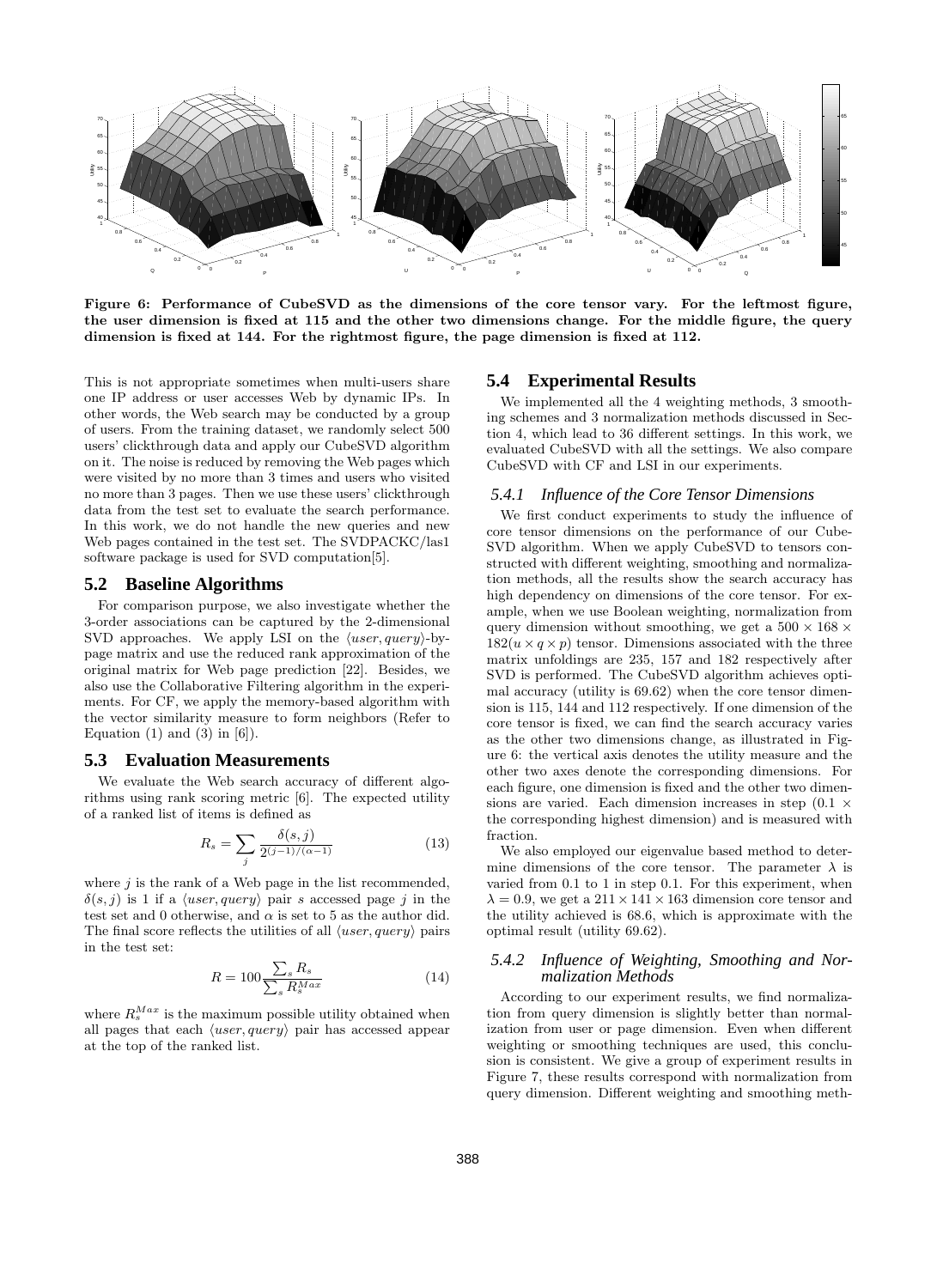

Figure 7: Search Results of CubeSVD algorithm normalized from query dimension, associated with different weighting policies and smoothing schemes.

ods are used in this experiment. We can find that the weighting policy may influence the search results, especially when the log frequency weighting method is used. The Boolean model performs worst compared with the other three weighting methods. Out of our expectation, the Weight\_Log\_Freq- $IDF$  weighting method is not so good as  $Weight\_Log\_Freq$ method, sometimes even worse than without weighting scheme (Weight\_Freq). From Figure 7, we can also find that smoothing can improve the search accuracy. Even the constant based smoothing method ( $c = 0.05$  in this experiment) outperforms the one without smoothing. The page similarity based smoothing approach is better than constant based smoothing.

## *5.4.3 Comparison with Other Approaches*

We also conduct experiments to compare CubeSVD with LSI and CF. In all the settings, CubeSVD outperforms both LSI and CF. Figure 8 describes the results of the three algorithms with page similarity based smoothing and normalization from query dimension. Results associated with the 4 weighting methods are plotted. For LSI, the reduced dimension varies from 1 to the highest possible dimension (the matrix rank) and the best result is reported. For CF, we vary the number of neighbors and report the best result. According to the results, we can find CubeSVD outperforms either of the two baseline algorithms significantly.

#### *5.4.4 Discussions*

From the experiments, we observe that CubeSVD achieves better search accuracy than CF and LSI. The reason is CubeSVD can exploit the clickthrough data to capture the latent associations among the multi-type objects. And this kind of high order associations can not be well captured by CF or LSI applied on the 2-dimensional matrix data.

We can also find that the core tensor dimensionality is crucial to the performance of CubeSVD. Different weighting, smoothing and normalization methods also have impacts on the search accuracy. According to the experimental results, the Weight-Log-Freq approach is the best weighting method. When Inverse Document Frequency is used, the search result does not improve. In our opinion, the reason is: there do not exist so many pages which are frequently visited by users with different interests. Therefore, when IDF is used for weighting, the search accuracy even decreases.



Figure 8: Search Results of CF, LSI and CubeSVD.

Smoothing techniques can improve the search result. Since the page content information is used, the page similarity based smoothing is better than constant based smoothing. The effect of similarity based smoothing for sparse data is also observed in [3].

By analyzing the CubeSVD algorithm illustrated in Figure 3, we can find that most time is consumed by steps 3-5. In step 3, SVD is performed on the three unfolded matrices. If the tensor scale is large, this step is quite time-consuming. Especially if smoothing is used, the original sparse tensor becomes relatively dense and the scale of the SVD problem increases. If no smoothing is used, there are many zero columns in the unfolded matrices which decrease the scale of the SVD problem. Even though the large scale CubeSVD algorithm is quite time-consuming, the computation can be performed offline beforehand. After the CubeSVD analysis, the results can be used to help search Web pages in real time. Because the preferences of each  $\langle user, query \rangle$  pair on Web pages have been computed in advance. Thus the search results can be adapted to users according to the associations among Web pages, users and queries submitted.

# **6. CONCLUSION AND FUTURE WORK**

Personalized Web search service will play an important role on the Web. This paper focuses on utilizing clickthrough data to improve Web search. A novel CubeSVD approach is proposed to deal with the clickthrough data which is three-way and highly sparse. We used a real-world data set to evaluate the CubeSVD algorithm combined with a variety of techniques, examining the impact of different weighing, smoothing and normalization methods. The experimental results indicate that CubeSVD approach can significantly improve Web search performance.

There are also many areas for future research:

1) In our current work, we are concerned about the users whose clickthrough data was recorded. And only queries issued and pages clicked on by these users are considered. Therefore, it would be interesting to adapt our framework to newly emerged objects (new users, queries and Web pages). One possible approach is by combining the CubeSVD technique with traditional content-based search model.